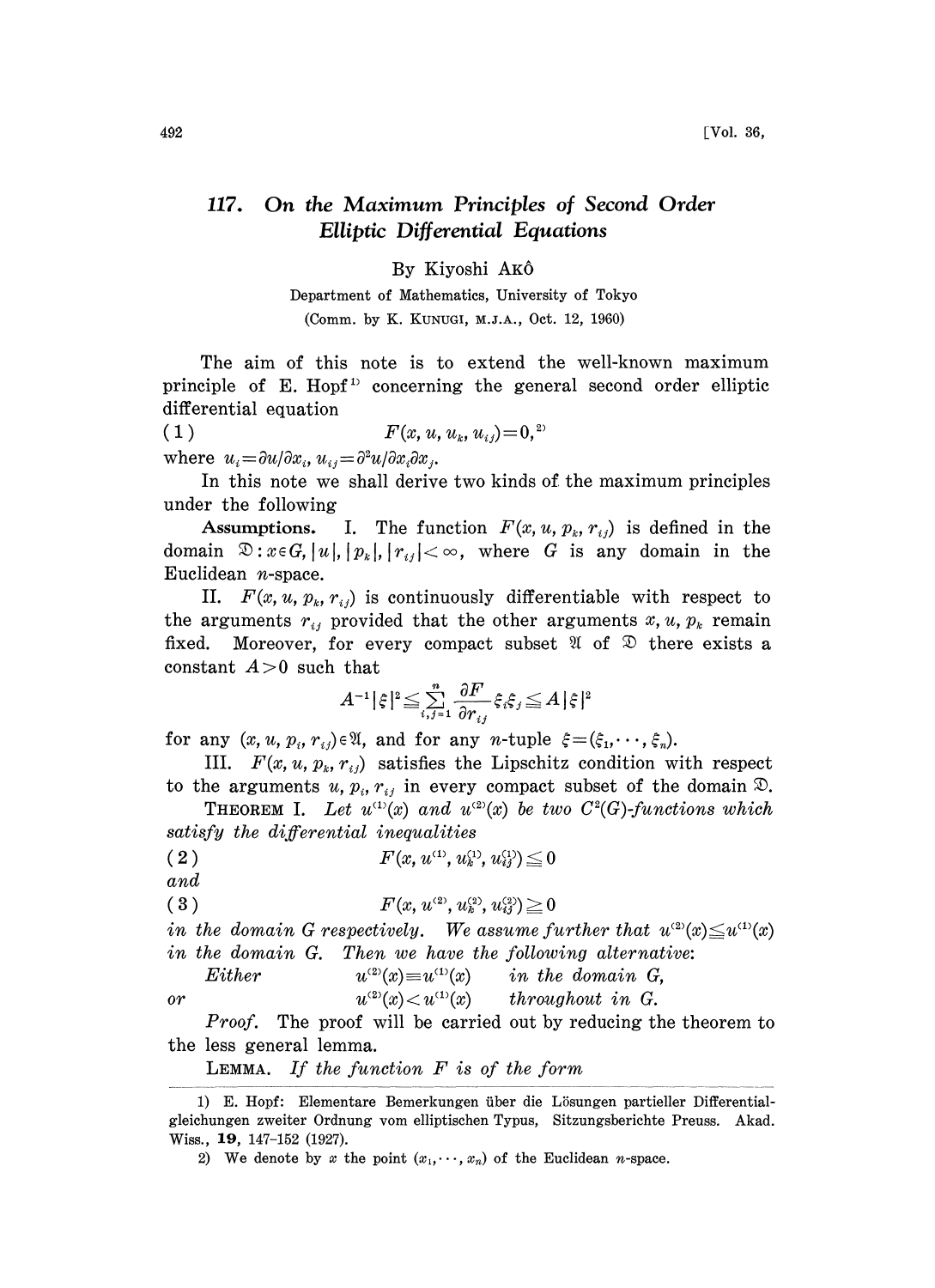No. 8J On the Maximum Principles of Second Order Elliptic Differential Equations 493

(4) 
$$
\sum_{i,j=1}^n a_{ij}(x)u_{ij} + f(x, u, u_k),
$$

then the theorem holds.

As for the proof of this lemma the reader may refer to Prop. 9 of the author's previous note.<sup>3)</sup>

Now, let us prove the theorem. According to Assumption II we can write

(5) 
$$
F(x, u^{(1)}, u^{(1)}_k, u^{(1)}_{ij}) - F(x, u^{(1)}, u^{(1)}_k, u^{(2)}_{ij})
$$

$$
= \sum_{i,j=1}^n \frac{\partial F}{\partial r_{ij}}(x, u^{(1)}, u^{(1)}_k, v_{ts})(u^{(1)}_{ij} - u^{(2)}_{ij}),
$$

where  $v_{ts}(x)$  are  $n^2$  suitable functions which are of the form  $(6)$  $u_{is}^{(1)}(x)+\theta(x)(u_{is}^{(2)}(x)-u_{is}^{(1)}(x)), \quad 0<\theta(x)<1.$ 

Next. we consider the elliptic differential equation

(7) 
$$
G(x, u, u_k, u_{ij}) = \sum_{i,j=1}^n a_{ij}(x)u_{ij} + g(x, u, u_k) = 0,
$$

where

$$
(8) \t a_{ij}(x) \equiv \frac{\partial F}{\partial r_{ij}}(x, u^{(1)}(x), u^{(1)}_k(x), v_{is}(x)),
$$

(9) 
$$
g(x, u, p_k) \equiv F(x, u^{(1)}(x), u_k^{(1)}(x), u_{ij}^{(2)}(x)) - F(x, u^{(1)}(x) + u, u_k^{(1)}(x) + p_k, u_{ij}^{(2)}(x)).
$$

Clearly the function  $G(x, u, p_k, r_{ij})$  satisfies Assumptions I-III. Hence we get the theorem, since the function

$$
(10) \t u \equiv u^{(1)} - u^{(1)}
$$

satisfies the differential inequality

$$
(11) \tG(x, u, u_k, u_{ij}) \leq 0
$$

and since the identically zero function satisfies the differential equation

$$
(12) \tG(x, 0, 0, 0) = 0.
$$

To derive a maximum principle of E. Hopf's type we shall further impose the following additional

Assumptions. IV. The function  $F(x, u, p_k, r_{ij})$  is non-increasing with respect to the argument  $u$ ; i.e.

$$
F(x, u, p_k, r_{ij}) \leq F(x, u', p_k, r_{ij}) \quad \text{ provided } u \leq u'.
$$

V. The underlying domain G is bounded so that its closure  $\overline{G}$ is a compact subset of the  $n$ -space.

**THEOREM II.** Let  $u^{(1)}(x)$  and  $u^{(2)}(x)$  be two  $C^2(G)$ ,  $C(\overline{G})$ -functions which satisfy the differential inequalities (2) and (3) in the domain G respectively. If  $u^{(2)}(x) \leq u^{(1)}(x) + \alpha$  on the boundary of G with a non-negative constant  $\alpha$ , then the following alternative holds:

<sup>3)</sup> K. AkS: On a generalization of Perron's method for solving the Dirichlet problem of second order partial differential equations, J. Fac. Sci. Univ. Tokyo, sec. I, 8, 263-288 (1960). In the present note the continuity of the matrix  $||a_{ij}(x)||$  is not required. But the proof of Prop. 9 remains valid in spite of this alteration.